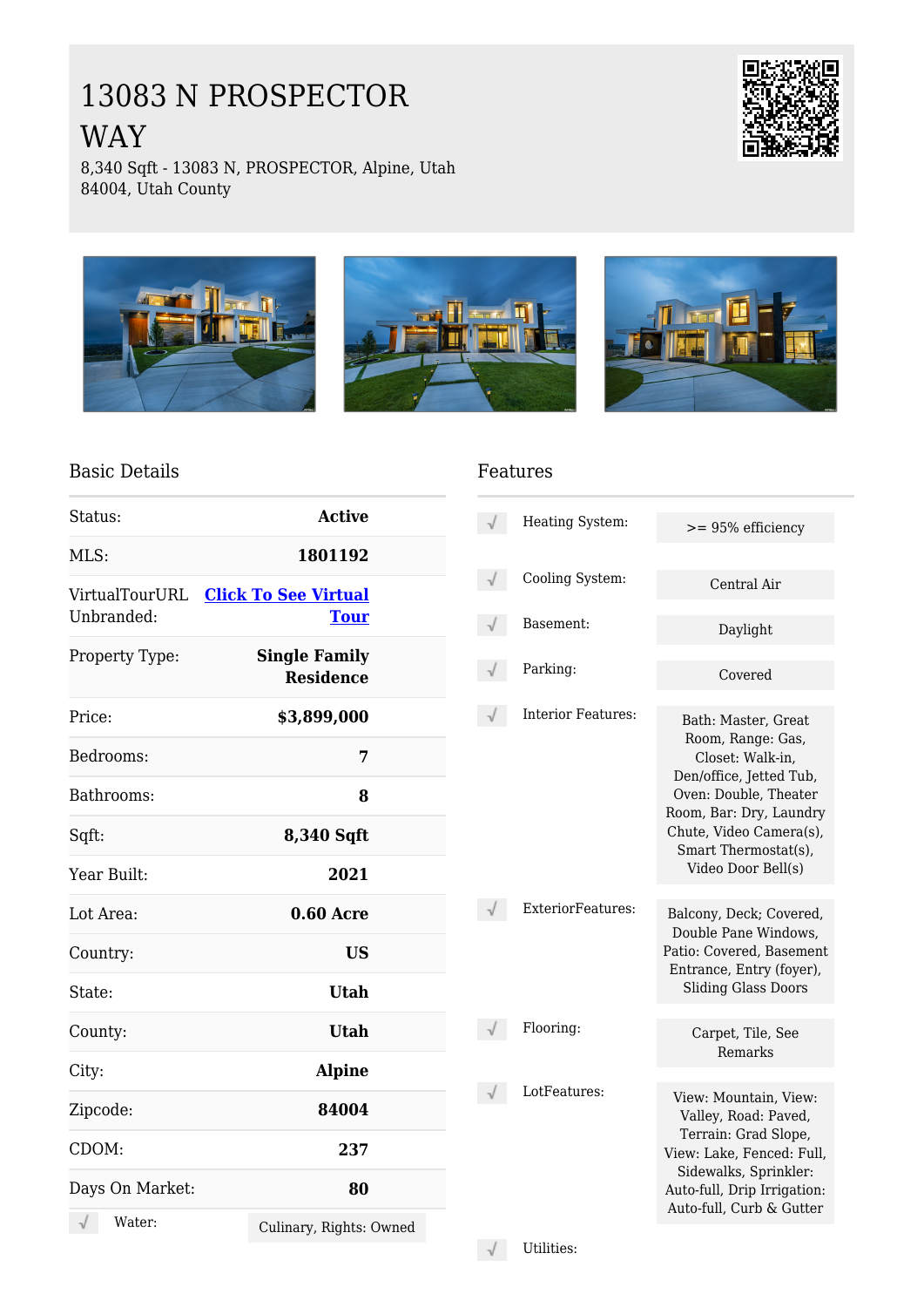Style: Stories: 2

Subdivision: **BOX ELDER**

Electricity Connected, Sewer: Public, Natural Gas Connected, Water Connected, Sewer Connected

 $\sqrt{}$ 

Sewer: Sewer: Public, Sewer: Connected

### Address Map

| Street:          | <b>PROSPECTOR</b>         |  |
|------------------|---------------------------|--|
| Street Number:   | 13083                     |  |
| Street Suffix:   | <b>WAY</b>                |  |
| Longitude:       | $W112^{\circ} 14' 46.8''$ |  |
| Latitude:        | N40° 28' 12.8"            |  |
| StreetDirPrefix: | N                         |  |

## Additional Information

| Office Name:                 | <b>Berkshire</b><br><b>Hathaway</b><br><b>HomeServices Utah</b><br>- Salt Lake                                                                        |
|------------------------------|-------------------------------------------------------------------------------------------------------------------------------------------------------|
| List Office ID:              | 65181                                                                                                                                                 |
| ParcelNumber:                | 35-692-0049                                                                                                                                           |
| Stories:                     | 3                                                                                                                                                     |
| Parking Total:               | 28                                                                                                                                                    |
| ElementaryScho<br>$\Omega$ : | Westfield                                                                                                                                             |
| HighSchool:                  | <b>Lone Peak</b>                                                                                                                                      |
| ModificationTim<br>estamp:   | 06/19/2022<br>10:16:03                                                                                                                                |
| PhotosChangeTi<br>mestamp:   | 04/19/2022<br>19:06:22                                                                                                                                |
| PriceChangeTim<br>estamp:    | 06/03/2022<br>15:27:11                                                                                                                                |
| MiddleOrJuniorS<br>chool:    | <b>Timberline</b>                                                                                                                                     |
| AccessibilityFeatur<br>es:   | Accessible Hallway(s),<br>Accessible Electrical And<br><b>Environmental Controls</b>                                                                  |
| $\sqrt{1}$<br>Appliances:    | Range Hood,<br>Refrigerator, Water<br>Softener Owned, Ceiling<br>Fan, Microwave, Dryer,<br>Washer, Portable<br>Dishwasher, Satellite<br>Dish, Freezer |
| AssociationAmeniti<br>es:    | Snow Removal, Picnic<br>Area                                                                                                                          |
| PropertyType:                | <b>Residential</b>                                                                                                                                    |